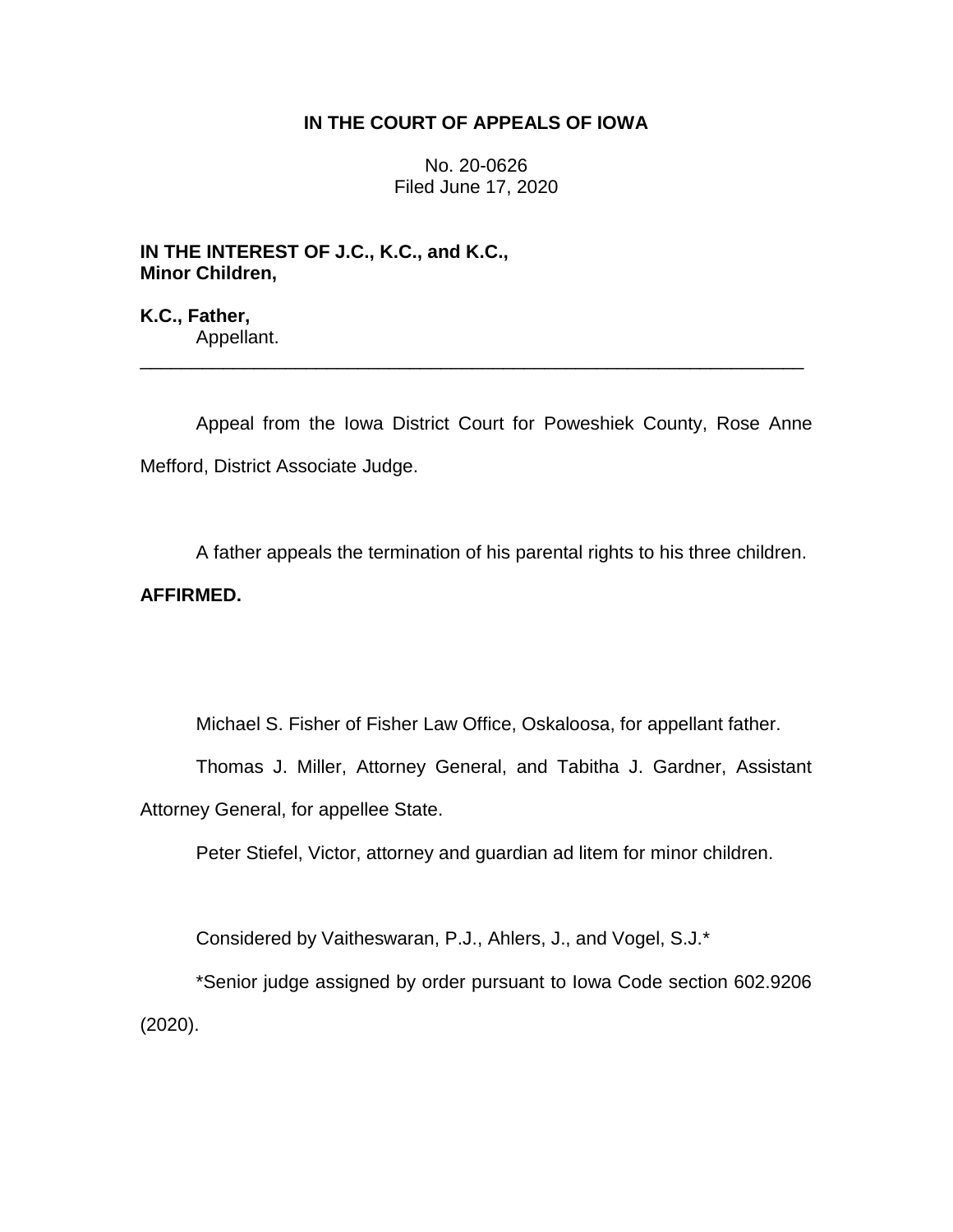**VOGEL, Senior Judge.**

 $\overline{a}$ 

A father appeals the termination of his parental rights to his three children, J.C., born July 2015; K.C., born April 2014; and K.C., born June 2013. Because the father made little if any progress in his ability to safely care for the children and termination is in their best interests, we affirm. 1

The children came to the attention of the Iowa Department of Human Services (DHS) in April 2018.<sup>2</sup> At the time, they were living with the mother in a home in disarray, with little food and general unsanitary conditions. The father was living apart from the family and had little contact with the children. Services were offered to the parents, and the children were adjudicated in need of assistance on June 28. When conditions in the home failed to improve, the children were removed on July 20. Because of safety and supervision concerns, placement with the father was not recommended. Instead, the children were placed in foster care. The dispositional order dated August 9 incorporated DHS's recommendations, in particular that the father complete a substance-abuse evaluation, attend the children's medical and developmental appointments, and participate in offered services. After more than one year of out-of-home placement and little progress made by the father to reunify, the State moved to terminate his parental rights. After an October 30, 2019 hearing, the court ordered his rights terminated on April 2, 2020. The father appeals.

<sup>&</sup>lt;sup>1</sup> The mother consented to the termination of her parental rights pursuant to lowa Code section 232.116(1)(a) (2019). She does not appeal.

<sup>&</sup>lt;sup>2</sup> DHS had been involved with this family for several years prior to these proceedings, investigating numerous reports of child neglect and offering a host of services on a voluntary basis.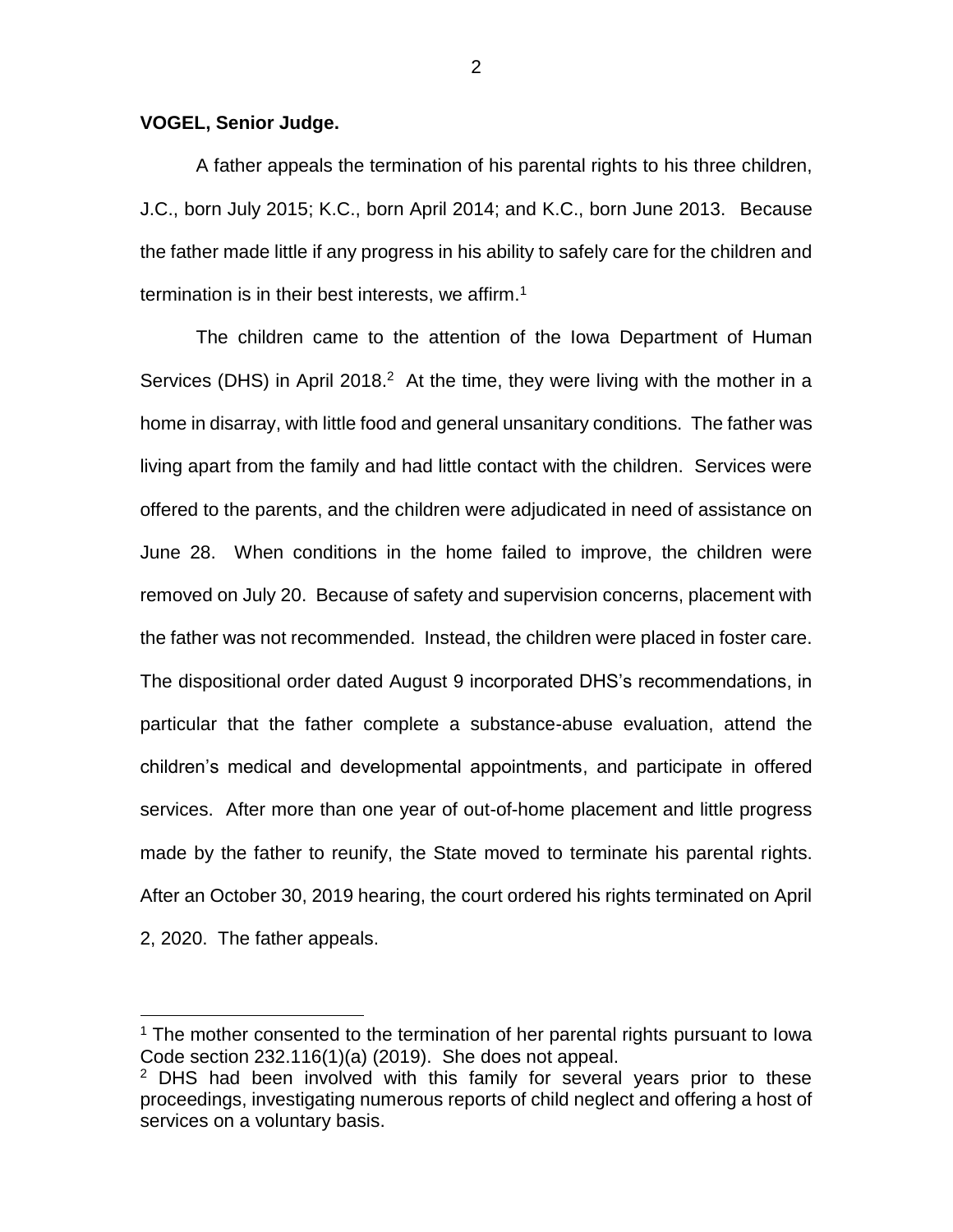We review termination of parental rights proceedings de novo, giving weight to but not being bound by the juvenile court's findings. *In re C.B.*, 611 N.W.2d 489, 492 (Iowa 2000). Our primary concern is the best interests of the children. *In re J.E.*, 723 N.W.2d 793, 798 (Iowa 2006).

The father's parental rights were terminated under Iowa Code section 232.116(1)(d), (e), and (f). "When the juvenile court terminates parental rights on more than one statutory ground, we may affirm the juvenile court's order on any ground we find supported by the record." *In re A.B*., 815 N.W.2d 764, 774 (Iowa 2012). Without specifying which paragraph he disagrees with, the father simply asserts clear and convincing evidence did not exist at the time of the termination hearing that the children could not be returned to his care.

The juvenile court may terminate a parent's rights pursuant to paragraph (f) when the court finds that all the following have occurred:

(1) The child is four years of age or older.

(2) The child has been adjudicated a child in need of assistance pursuant to section 232.96.

(3) The child has been removed from the physical custody of the child's parents for at least twelve of the last eighteen months, or for the last twelve consecutive months and any trial period at home has been less than thirty days.

(4) There is clear and convincing evidence that at the present time the child cannot be returned to the custody of the child's parents as provided in section 232.102.

Iowa Code § 232.116(1)(f).

The father was contacted by the DHS worker prior to the removal to notify

him of the events that had occurred; he became angry and hung up on the worker.

The father did not engage in offered services, nor did he attend visits with the

children other than one visit with the children in November 2018. He declined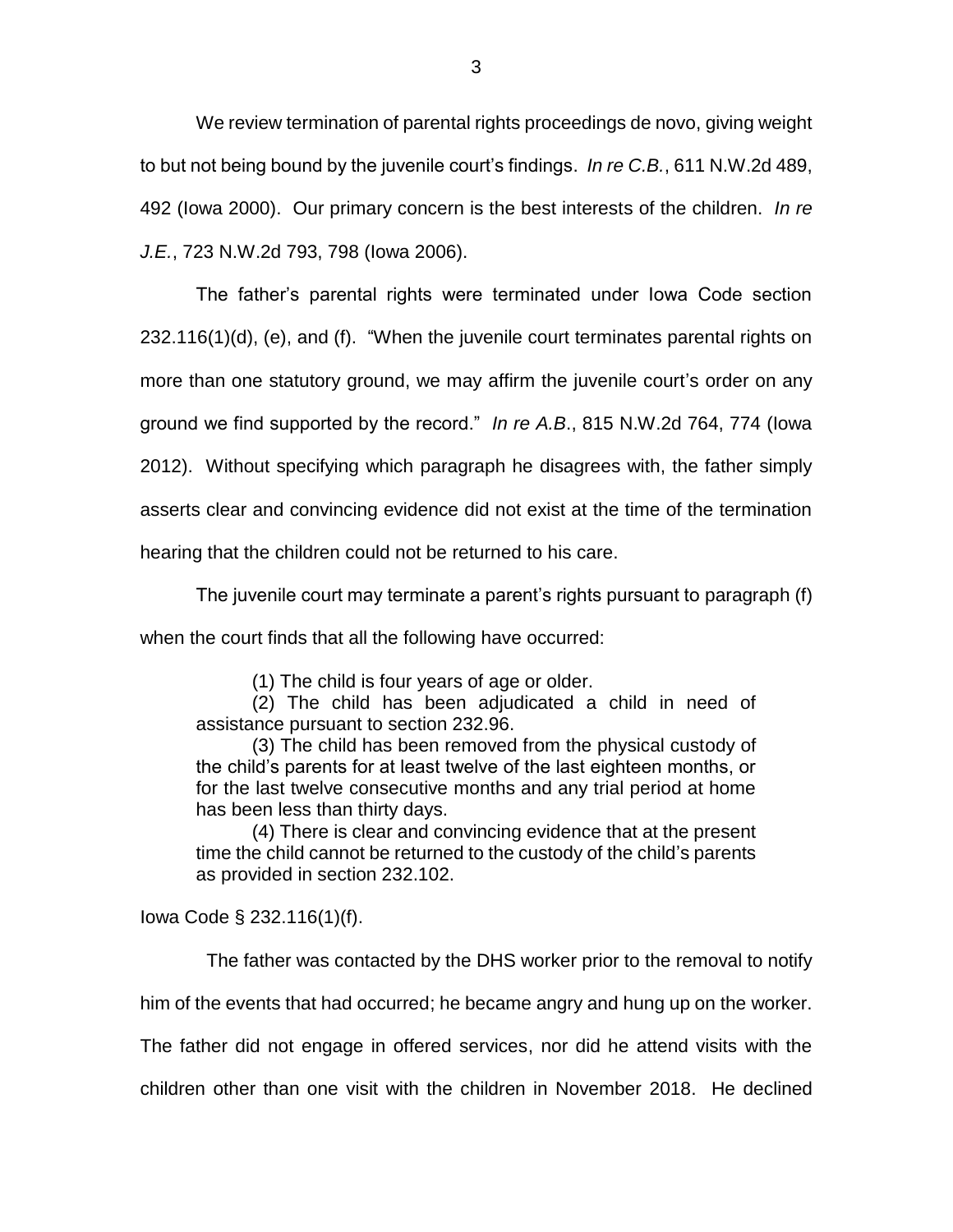further visits until April 2019, when he finally agreed to meet with the DHS worker. He indicated he had been struggling with depression, but he now seemed receptive to DHS feedback. He then began to have fairly regular, weekly supervised visits with the children. In July 2019, the father finally completed a substance-abuse evaluation, which had been ordered at the time of disposition. No treatment was recommended based on the father's own perception of his drug and alcohol use, which he reported to the evaluator. However, when the DHS worker received the evaluator's report, the worker noted it was inconsistent with her understanding of the father's past drug use based on his reports to her, the mother's reports to her, and his criminal history. When the worker attempted to meet with the father to reconcile the inconsistency, the father refused. The DHS worker attempted to contact the father on multiple occasions for the next several months, up to the termination hearing on October 30, but received no response. Just days before the termination hearing, the father agreed to meet with the DHS worker to discuss his admitted methamphetamine use, in light of his recent arrest for possession of methamphetamine.<sup>3</sup>

In concluding the children could not be returned home, the juvenile court found the response of the father to the offered services was "almost nil." The DHS worker opined the children could not be returned to the father because of his unresolved substance-abuse issues and the safety concerns for the children. After hearing all the testimony and considering the offered exhibits, the juvenile court

 $\overline{a}$ 

<sup>3</sup> In addition to admitting to the DHS worker that he recently used methamphetamine, the father told law enforcement he last used illegal drugs on the morning of his October 20 arrest.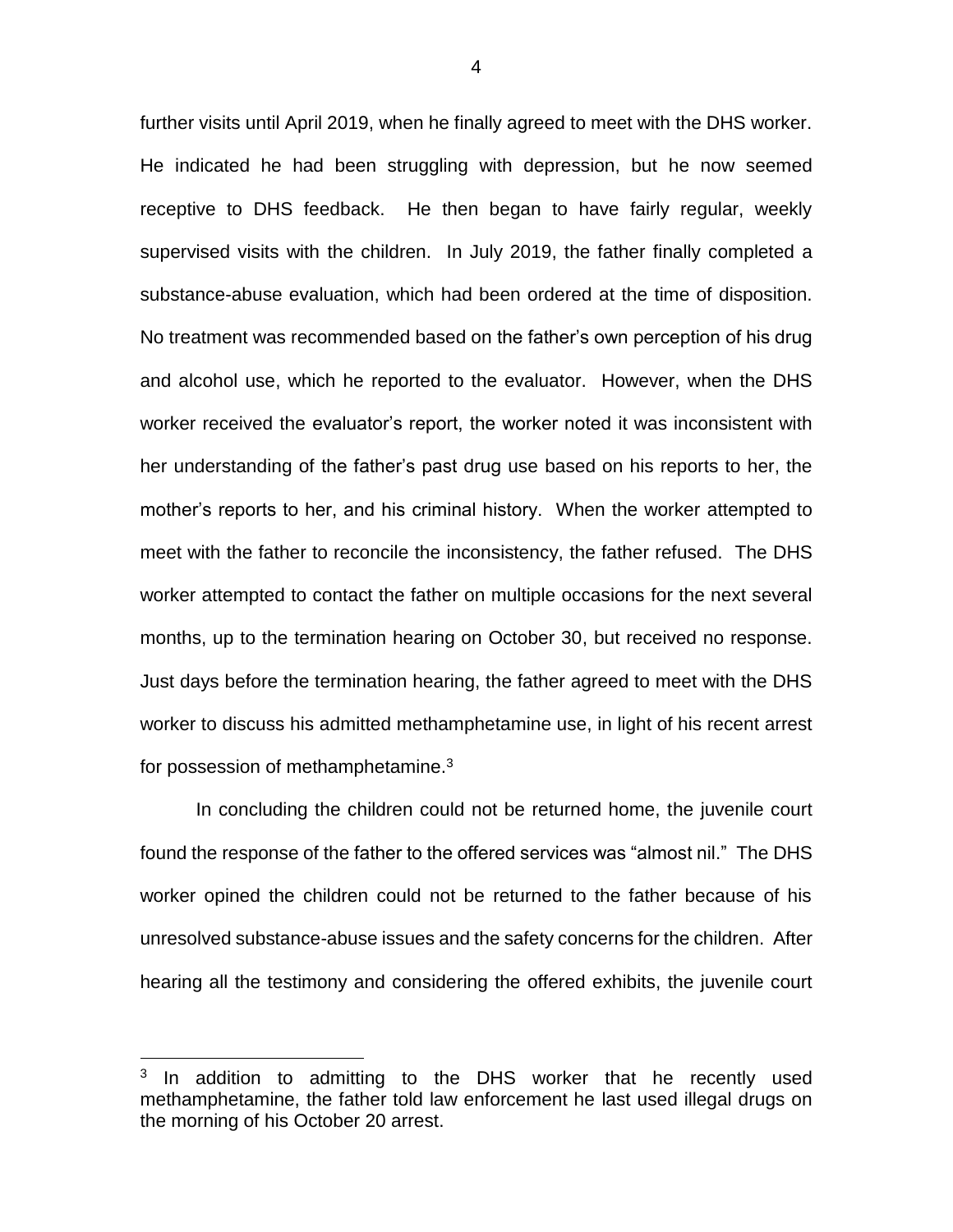found the "[f]ather was evasive and non-responsive to the Department throughout most of the case," noting "the [f]ather was not credible in much of his testimony." From our de novo review of the record, we agree. *See In re M.W.*, 876 N.W.2d 212, 219 (Iowa 2016) (noting we give deference to the juvenile court's assessment of credibility). There was clear and convincing evidence the children could not be returned to the custody of the father at the time of the termination hearing. *See*  Iowa Code § 232.116(1)(f)(4); *In re D.W.*, 791 N.W.2d 703, 707 (Iowa 2010) (interpreting the statutory language "at the present time" to mean "at the time of the termination hearing").

Next the father asserts it is not in the children's best interests to terminate his parental rights. The record graphically describes the deplorable conditions the children had been living in prior to removal. Although the father did not cause the unhealthy environment, he was nowhere to be found to provide any sort of assistance to correct the dire situation. Insight into what the future likely holds for a child if returned to a parent is gained from evidence of the parent's past performance; it may be indicative of the quality of future care the parent is capable of providing. *See A.B.*, 815 N.W.2d at 778; *J.E.*, 723 N.W.2d at 798. Although the father was advised to attend the children's medical appointments after their removal, he attended none. He provided the juvenile court with only vague responses as to his inattentiveness. Then, after more than one year of offered reunification services, the father's minimal engagement fell far short of being able to have the children in his care. Because of the father's unresolved issues, the juvenile court found, "It would be impossible for him to address the emotional, educational, developmental and medical needs of these children." We agree